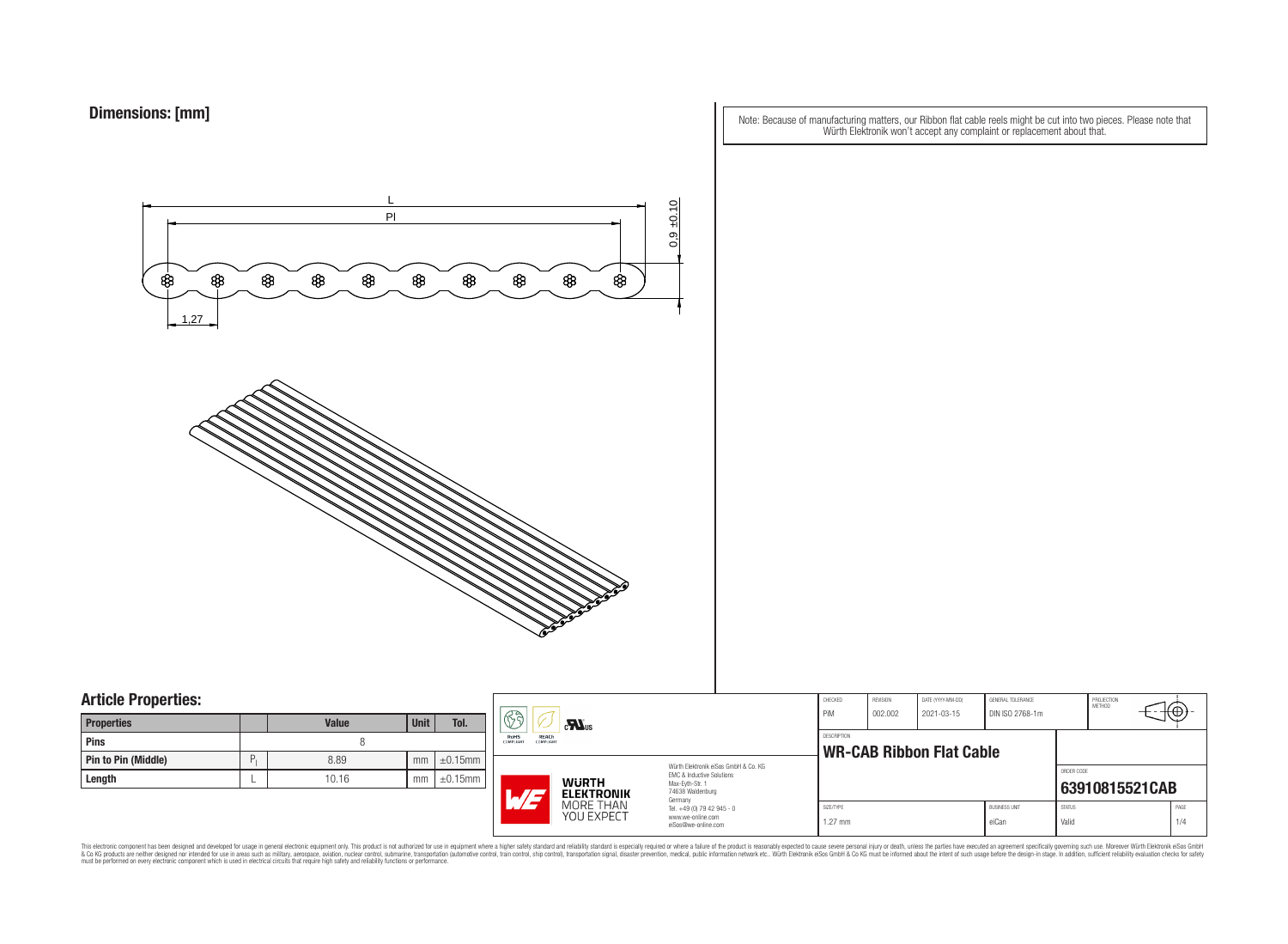### **Kind Properties:**

| <b>Properties</b> | <b>Value</b>                     | $H = 14$<br>vm |
|-------------------|----------------------------------|----------------|
| <b>Pitch</b>      | $\sim$<br>$\cdot$ $\sim$ $\cdot$ | mm             |

### **Material Properties:**

| <b>Insulator Material</b> | <b>PVC</b>                             |
|---------------------------|----------------------------------------|
| <b>Insulator Color</b>    | Grey with Red Marking on 1st Conductor |
| <b>Conductor Material</b> | Copper                                 |
| <b>Conductor Plating</b>  | Tin                                    |

## **General Information:**

| Operating Temperature | $-25$ up to $+105$ °C |  |  |  |  |
|-----------------------|-----------------------|--|--|--|--|
| <b>Flame Test</b>     | W-1 IEC 332-1         |  |  |  |  |
| <b>Style</b>          | <b>UL 2651</b>        |  |  |  |  |

### **Electrical Properties:**

| <b>Properties</b>            |                           | <b>Test conditions</b> | <b>Value</b> | <b>Unit</b>    | Tol. |
|------------------------------|---------------------------|------------------------|--------------|----------------|------|
| <b>Rated Current</b>         | ΙŖ.                       |                        |              | Α              | max. |
| <b>Rated Voltage</b>         | $\mathrm{V}_{\mathrm{R}}$ |                        | 300          | V (RMS)        |      |
| <b>Withstanding Voltage</b>  |                           | min                    | 2000         | V(AC)          | min. |
| <b>Insulation Resistance</b> | $R_{ISO}$                 | Kilometer              | 100          | M <sub>0</sub> | min. |
| <b>Signal Delay</b>          |                           | Meter                  | 4.65         | ns             |      |
| <b>Conductor Resistance</b>  | R                         | Kilometer              | 237          | Ω              | max. |
| <b>Unbalanded Capacity</b>   |                           | Meter                  | 56           | pF             |      |
| <b>Unbalanced Impedance</b>  |                           |                        | 105          | Ω              |      |
| <b>Unbalanced Inductance</b> |                           | Meter                  | 1.45         | μH             |      |

### **Wire Properties:**

| Properties                         | <b>Valut</b>   | <b>Unit</b> |
|------------------------------------|----------------|-------------|
| <b>Stranded Wire Section (AWG)</b> | 28 (AWG)<br>∠∪ |             |

# **Wire Properties:**

| <b>Properties</b>                                                   | <b>Value</b> | <b>Unit</b> |  |
|---------------------------------------------------------------------|--------------|-------------|--|
| $0.089$ (mm <sup>2</sup> )<br><b>Stranded Wire Section (Metric)</b> |              |             |  |
| <b>Number of Strands</b>                                            |              |             |  |
| <b>Diameter of single Strand</b>                                    | 0.13         | mm          |  |

# **Certification:**

| <b>RoHS Approval</b>                                                                      | Compliant [2011/65/EU&2015/863]     |  |
|-------------------------------------------------------------------------------------------|-------------------------------------|--|
| <b>REACh Approval</b>                                                                     | Conform or declared [(EC)1907/2006] |  |
| cULus Approval                                                                            | F328849                             |  |
| UR AWM 2651 VW-1 105°C 300V 28 AWG WUERTH ELEKTRONIK 298 cUR AWM I A/B 105°C 300V FT1 FT2 |                                     |  |

## **Packaging Properties:**

| -----<br>rackayıny       | Bag |
|--------------------------|-----|
| <b>Unit</b><br>Packaging |     |

1 piece  $= 1$  Meter of cable

| 63<br>$c$ <b>N</b> <sub>us</sub><br>REACh<br>RoHS   |                                                                                   | CHECKED<br>PiM<br>DESCRIPTION                                    | REVISION<br>002.002 | DATE (YYYY-MM-DD)<br>2021-03-15 | GENERAL TOLERANCE<br>DIN ISO 2768-1m |                        | PROJECTION<br>METHOD | ₩Φ.            |  |
|-----------------------------------------------------|-----------------------------------------------------------------------------------|------------------------------------------------------------------|---------------------|---------------------------------|--------------------------------------|------------------------|----------------------|----------------|--|
| COMPLIANT<br>COMPLIANT                              |                                                                                   | Würth Elektronik eiSos GmbH & Co. KG                             |                     |                                 | <b>WR-CAB Ribbon Flat Cable</b>      |                        |                      |                |  |
| <b>WURTH</b><br>$\overline{M}$<br><b>ELEKTRONIK</b> |                                                                                   | EMC & Inductive Solutions<br>Max-Evth-Str. 1<br>74638 Waldenburg |                     |                                 |                                      |                        | ORDER CODE           | 63910815521CAB |  |
| MORE THAN<br>YOU EXPECT                             | Germany<br>Tel. +49 (0) 79 42 945 - 0<br>www.we-online.com<br>eiSos@we-online.com | SIZE/TYPE<br>$1.27$ mm                                           |                     |                                 | <b>BUSINESS UNIT</b><br>eiCan        | <b>STATUS</b><br>Valid |                      | PAGE<br>2/4    |  |

This electronic component has been designed and developed for usage in general electronic equipment only. This product is not authorized for subserved requipment where a higher selection equipment where a higher selection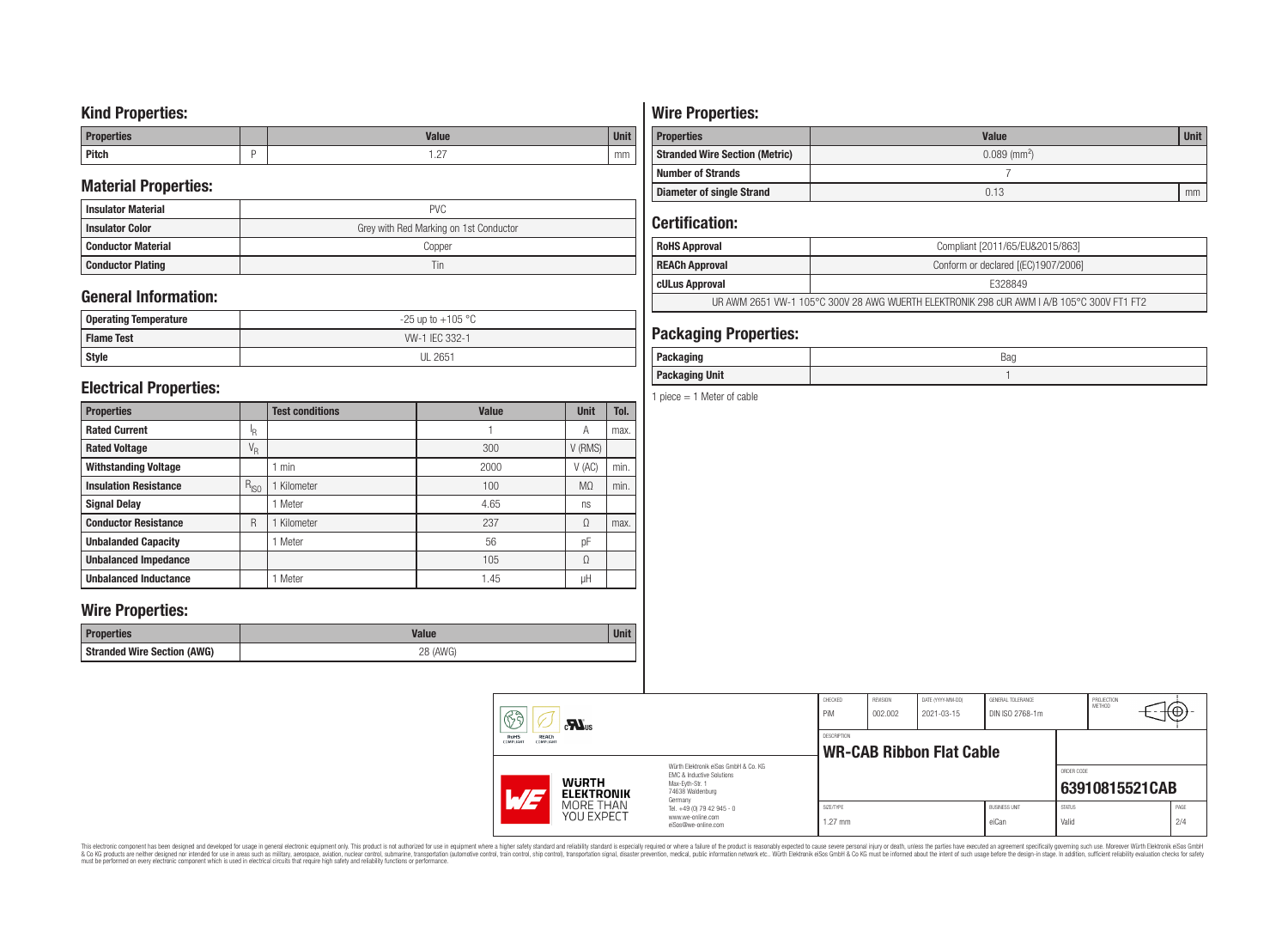## **Cautions and Warnings:**

### **The following conditions apply to all goods within the product series of the Connectors of Würth Elektronik eiSos GmbH & Co. KG:**

#### **General:**

- This mechanical component is designed and manufactured for use in general electronic equipment.
- Würth Elektronik must be asked for written approval (following the PPAP procedure) before incorporating the components into any equipment in fields such as military, aerospace, aviation, nuclear control, submarine, transportation (automotive control, train control, ship control), transportation signal, disaster prevention, medical, public information network, etc. where higher safety and reliability are especially required and/or if there is the possibility of direct damage or human injury.
- Mechanical components that will be used in safety-critical or high-reliability applications, should be pre-evaluated by the customer.
- The mechanical component is designed and manufactured to be used within the datasheet specified values. If the usage and operation conditions specified in the datasheet are not met, the component may be damaged or dissolved.
- Do not drop or impact the components, the component may be damaged.
- Prevent any damage or scratches on the component, especially on the actuator.
- Direct mechanical impact to the product shall be prevented (e.g overlapping of the PCB's).
- Würth Elektronik products are qualified according to international standards, which are listed in each product reliability report. Würth Elektronik does not warrant any customer qualified product characteristics beyond Würth Elektroniks' specifications, for its validity and sustainability over time.
- The responsibility for the applicability of the customer specific products and use in a particular customer design is always within the authority of the customer. All technical specifications for standard products do also apply to customer specific products.
- The mechanical component is designed to be used along with Würth Elektronik counterparts and tools. Würth Elektronik cannot ensure the reliability of these components while being used with other products.

#### **Product Specific:**

#### **Soldering:**

- The solder profile must comply with the technical product specifications. All other profiles will void the warranty.
- All other soldering methods are at the customers' own risk.

#### **Cleaning and Washing:**

- Washing agents used during the production to clean the customer application might damage or change the characteristics of the component, body, pins and termination. Washing agents may have a negative effect on the long-term functionality of the product.
- Using a brush during the cleaning process may deform function relevant areas. Therefore, we do not recommend using a brush during the PCB cleaning process.

#### **Potting and Coating:**

• If the product is potted in the customer application, the potting material might shrink or expand during and after hardening. Shrinking could lead to an incomplete seal, allowing contaminants into the components. Expansion could damage the components. We recommend a manual inspection after potting or coating to avoid these effects.

#### **Storage Conditions:**

- A storage of Würth Elektronik products for longer than 12 months is not recommended. Within other effects, the terminals may suffer degradation, resulting in bad solderability. Therefore, all products shall be used within the period of 12 months based on the day of shipment.
- Do not expose the components to direct sunlight.
- The storage conditions in the original packaging are defined according to DIN EN 61760-2.
- The storage conditions stated in the original packaging apply to the storage time and not to the transportation time of the components.

#### **Packaging:**

• The packaging specifications apply only to purchase orders comprising whole packaging units. If the ordered quantity exceeds or is lower than the specified packaging unit, packaging in accordance with the packaging specifications cannot be ensured.

#### **Handling:**

- Do not repeatedly operate the component with excessive force. It may damage or deform the component resulting in malfunction.
- In the case a product requires particular handling precautions, in addition to the general recommendations mentioned here before, these will appear on the product datasheet
- The temperature rise of the component must be taken into consideration. The operating temperature is comprised of ambient temperature and temperature rise of the component.The operating temperature of the component shall not exceed the maximum temperature specified.

These cautions and warnings comply with the state of the scientific and technical knowledge and are believed to be accurate and reliable. However, no responsibility is assumed for inaccuracies or incompleteness.

| 63<br>$\mathbf{M}_{\text{us}}$<br><b>RoHS</b><br><b>REACh</b><br><b>COMPLIANT</b><br>COMPLIANT |                                                                                                                                               | CHECKED<br>PiM         | <b>REVISION</b><br>002.002 | DATE (YYYY-MM-DD)<br>2021-03-15 | GENERAL TOLERANCE<br>DIN ISO 2768-1m |                        | PROJECTION<br><b>METHOD</b> | €⊕∶         |
|------------------------------------------------------------------------------------------------|-----------------------------------------------------------------------------------------------------------------------------------------------|------------------------|----------------------------|---------------------------------|--------------------------------------|------------------------|-----------------------------|-------------|
|                                                                                                |                                                                                                                                               | <b>DESCRIPTION</b>     |                            | <b>WR-CAB Ribbon Flat Cable</b> |                                      |                        |                             |             |
| AT                                                                                             | Würth Flektronik eiSos GmbH & Co. KG<br>EMC & Inductive Solutions<br><b>WURTH</b><br>Max-Evth-Str. 1<br>74638 Waldenburg<br><b>ELEKTRONIK</b> |                        |                            |                                 |                                      | ORDER CODE             | 63910815521CAB              |             |
| MORE THAN<br><b>YOU EXPECT</b>                                                                 | Germany<br>Tel. +49 (0) 79 42 945 - 0<br>www.we-online.com<br>eiSos@we-online.com                                                             | SIZE/TYPE<br>$1.27$ mm |                            |                                 | <b>BUSINESS UNIT</b><br>eiCan        | <b>STATUS</b><br>Valid |                             | PAGE<br>3/4 |

This electronic component has been designed and developed for usage in general electronic equipment only. This product is not authorized for use in equipment where a higher safety standard and reliability standard si espec & Ook product a label and the membed of the seasuch as marked and as which such a membed and the such assume that income in the seasuch and the simulation and the such assume that include to the such a membed and the such